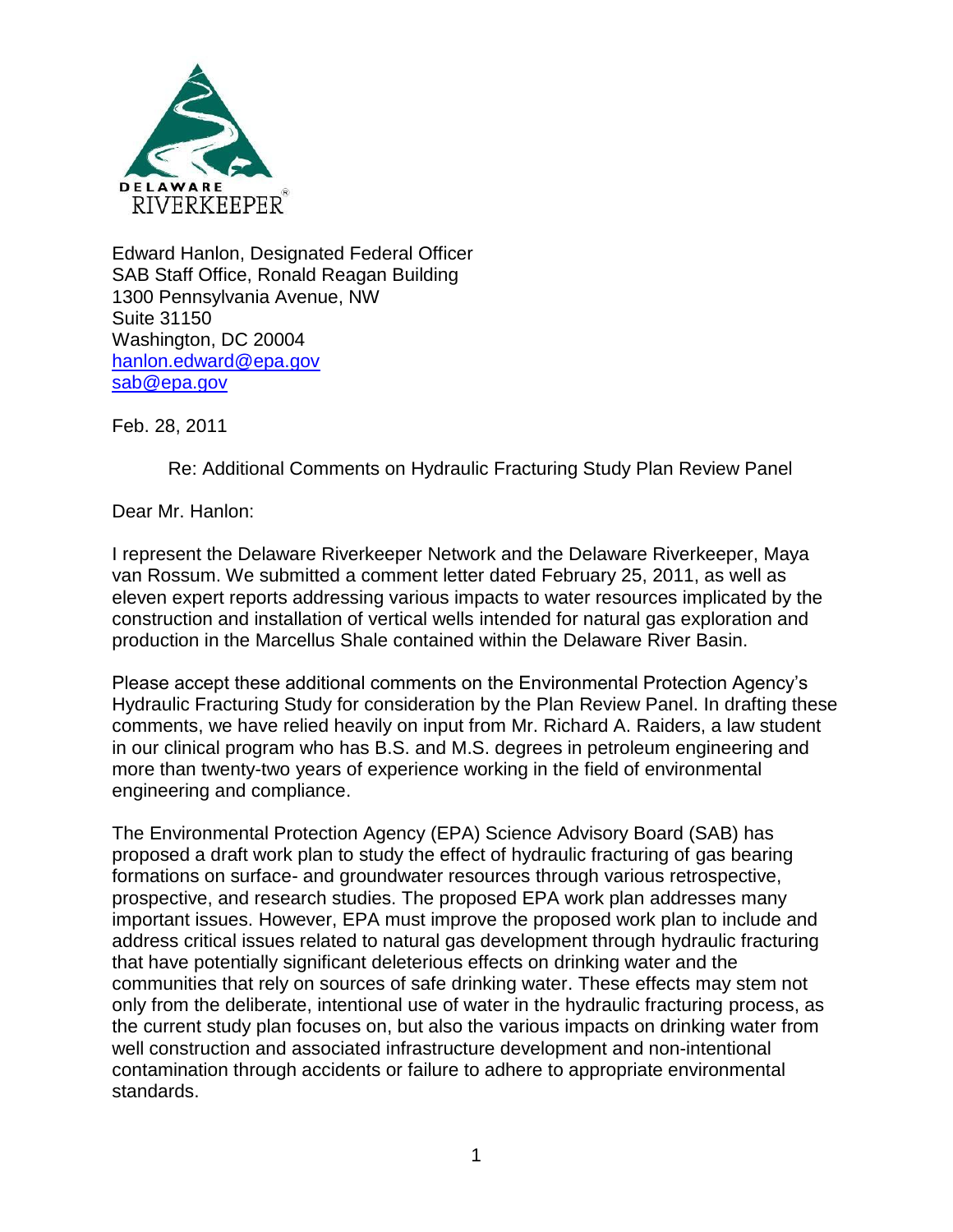# Radioactive Contamination from Wastewater and Other Drilling-Related Sources

According to the reporting by Ian Urbina in the New York Times dated February 27, 2011, titled Regulation Lax as Gas Wells' Tainted Water Hits Rivers, EPA already has studies or evidence in its possession that demonstrate that wastewater from hydraulic fracturing operations may be highly contaminated with NORM and is being sent to treatment plants that are not equipped to treat such waters to drinking water quality standards. The article also cites information obtained from industry sources concluding that the radioactivity in fracking waste cannot be fully diluted in rivers and other waterways. Moreover, as the article reported, these plants are not being required by the States or by the EPA to test for the presence of such radioactive materials.

## See<http://www.nytimes.com/2011/02/27/us/27gas.html>

#### and documents cited therein.

The potential for contamination of drinking water with radioactive substances via hydraulic fracturing wastewater is obviously extremely significant. As such, the EPA must expand the focus of the study's section on the treatment and disposal of fracking wastewater to analyze this issue in detail. It is incumbent on the EPA to include, as part of this study, testing of wastewater before and after treatment at water treatment facilities for contamination by radioactive materials.

Radioactive materials present in wastewater also pose the risk of contamination to drinking water sources via accidental spills, leakage from in-ground pits, and injection into underground disposal wells. EPA should ensure that all stages of its analysis take into account the risks that NORM-contaminated wastewater and other materials produced during the natural gas development and extraction processes pose to drinking water quality.

## Well Data

EPA appropriately proposed to study production well failures, suspected contamination, and coalbed methane issues. However, well construction and fracture design may affect the impact of the fracturing process on nearby water quality. If an oilfield service company overstimulates a well, either accidentally or by design, the fractures created during the hydraulic fracturing project could propagate beyond the target formation. If the service company fractures the cap formation, and possibly other formations preventing fracturing or production fluids from entering potable water supplies, these oilfield activities could cause indirect long-term water supply problems.

Likewise, EPA should collect any available recompletion data for any shale gas wells. Second attempts to fracture a well rely on the original fractures to provide avenues for produced gas to be captured by a production well. Because the formation is already fractured, the service company performing the fracture may have less control over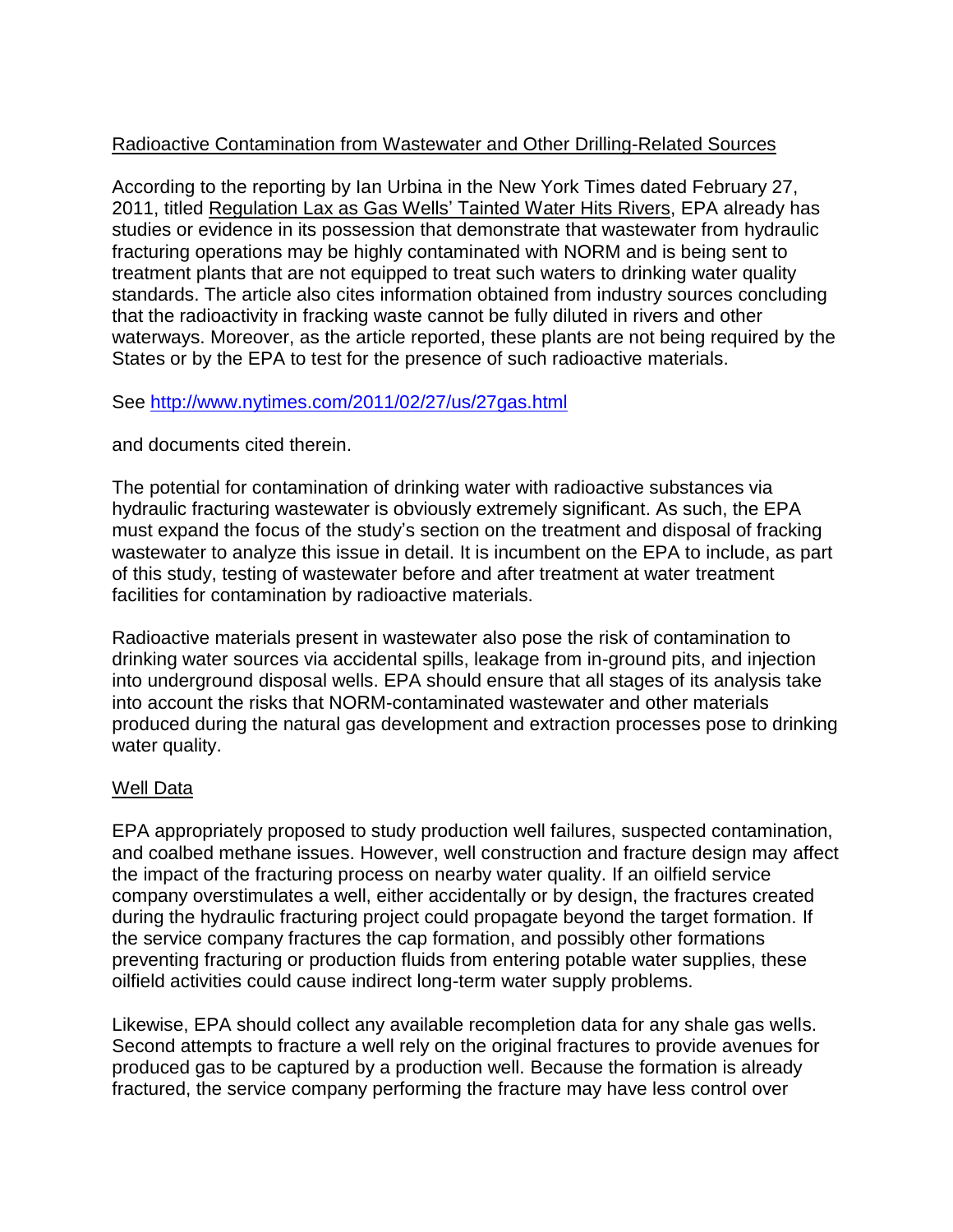where a refracture may spread. Recompletion procedures could also weaken wellbore cement, potentially causing unwanted fluids to travel through the well annular space and possibly into potable water formations. EPA should understand, using actual well data or simulation models, how contemporary refracture and/or recompletion practices may breach either cap rock formations or the wellbore.

EPA should also collect any historic or contemporary cement bond log information, especially for surface casing intended to protect potable water supplies. EPA should inquire if cement bond log data is available for shale gas wells, especially wells known or suspected to have failed and wells in the vicinity of known or anticipated potable water supply problems. In addition, EPA should collect data concerning the use (or lack of use) of centralizers in surface casing. If operators are not collecting cement bond log data from current wells, EPA should request that operators begin to log shale gas wells right after the operator sets the surface casing. Centralizer use and application data would allow EPA to evaluate the relationship between casing position, cement integrity, and well failure in the fate of potable groundwater supplies. Such data would allow EPA to understand if and how casing, cement, or centralizing problems affect sources of drinking water either at the surface or below ground.

#### Water Acquisition

The proposed water acquisition research studies would provide valuable knowledge for decision-makers in upcoming hydraulic fracturing related regulations. EPA's focus on drinking water supply, including cumulative impacts concerning multiple fracturing projects on a single waterway, appropriately captures one of the critical issues in this area. However, EPA should include goals to evaluate not only drinking water quality impacts, but also impacts on the various ecosystems in the affected watersheds. Seemingly insignificant changes in water quality can have a dramatic impact on several sensitive plant and animal species. Specifically, withdrawal of millions of gallons of water per well could cause increases in suspended solids, salinity, color, or temperature that could impact downstream ecosystems.

EPA's water acquisition studies should evaluate the impact of water withdrawals on downstream water quality. A trace constituent in a waterway that may not pose significant risk at current river flows could become a health hazard for downstream users at slightly higher concentrations.

The quality of streams and their ecosystems is directly related to the quality of surface water, affecting drinking water supplies drawn from the waterway. Therefore, EPA should also analyze the impact of water withdrawals from a surface water body on habitat for species dependent on the existing natural flow regime of the stream. As evidenced in the "Rules and Regulations for the Protection from Contamination, Degradation, and Pollution of the New York City Water Supply and its Sources" adopted by New York City for the protection of its source waters in the Delaware River watershed that flows to the City's reservoirs, one of three main causes of degradation and contamination to the City's source waters is "Urban, suburban, rural, mining,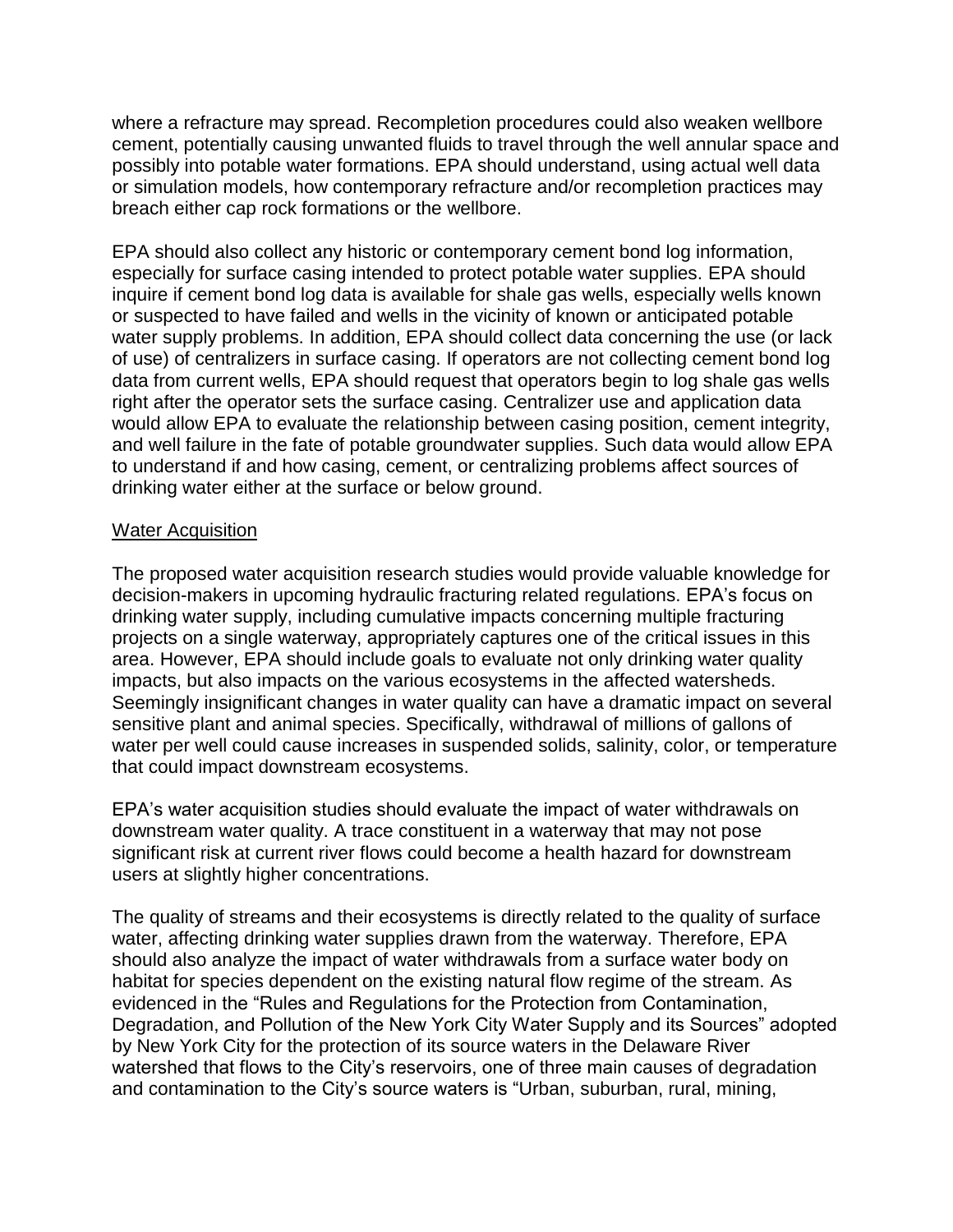silvicultural and agricultural land use practices that result in nonpoint source runoff of pollution and/or in adverse changes in the natural rate at which water flows into and through a delineated drainage basin". (Final Regulations, page 2)

Therefore, water flows must be analyzed as part of EPA's study. Changes in volume of flow as well as the natural variation and seasonal changes to a stream's regime directly impacts aquatic life - biota, fish, insects, etc. - as well as wildlife and flora and fauna populations that have adapted to natural stream conditions. Additionally, stream morphology is impacted by changes in flow, impacting stream life, downstream volume and rate of flow, and water quality. Withdrawals can also impact groundwater and aquifer recharge and base flow quality conditions of hydrologically connected surface waters and water-dependent features such as wetlands and verbal pools. Streamside shallow groundwater conditions can also be impacted. These hydrologically based and flow regime changes need to be evaluated and considered in water acquisition studies by EPA.

## Impacts of Well Construction

As detailed in our letter of February 25, 2011, the impacts of vertical well construction as well as associated infrastructure cannot be discounted as a significant cause of drinking water quality degradation, particularly given the scale on which intensive gas development will alter the natural landscape, causing erosion, sedimentation, and stormwater issues on a large scale.

Best Management Practices for erosion and sedimentation control for pad development should also be reviewed by the EPA, since sediment pollution can severely affect benthic macroinvertebrates living in the stream and eliminate the habitat they need to survive by consolidating riffle habitats. Macroinvertebrates help filter out nutrients and other pollutants that directly affect the drinking water quality downstream. As richness and diversity of EPT (Ephemeroptera-Plecoptera-trichoptera species) are lost within the benthic community, so are the benefits they provide to drinking water downstream. As Dr. David Velinsky of the Academy of Natural Sciences has pointed out, this could create the need for more treatment procedures for drinking water downstream.

In the Delaware River Watershed, drilling is proposed for the most diverse headwater streams that remain in our Watershed and therefore, is a great potential threat to the diversity that sustains our clean drinking water downstream where benthic life may already be less diverse due to historic development and impacts from stormwater and other land use changes.

The EPA should consider and track waivers and exemptions records and the frequency of these exemptions with the state permitting process for Oil & Gas. For example, state regulations may be put in place to include floodplain protections or setbacks from wetlands, but in reality, waivers may be applied for by the industry that would put these industrial activities in sensitive and unstable habitats that could affect drinking water.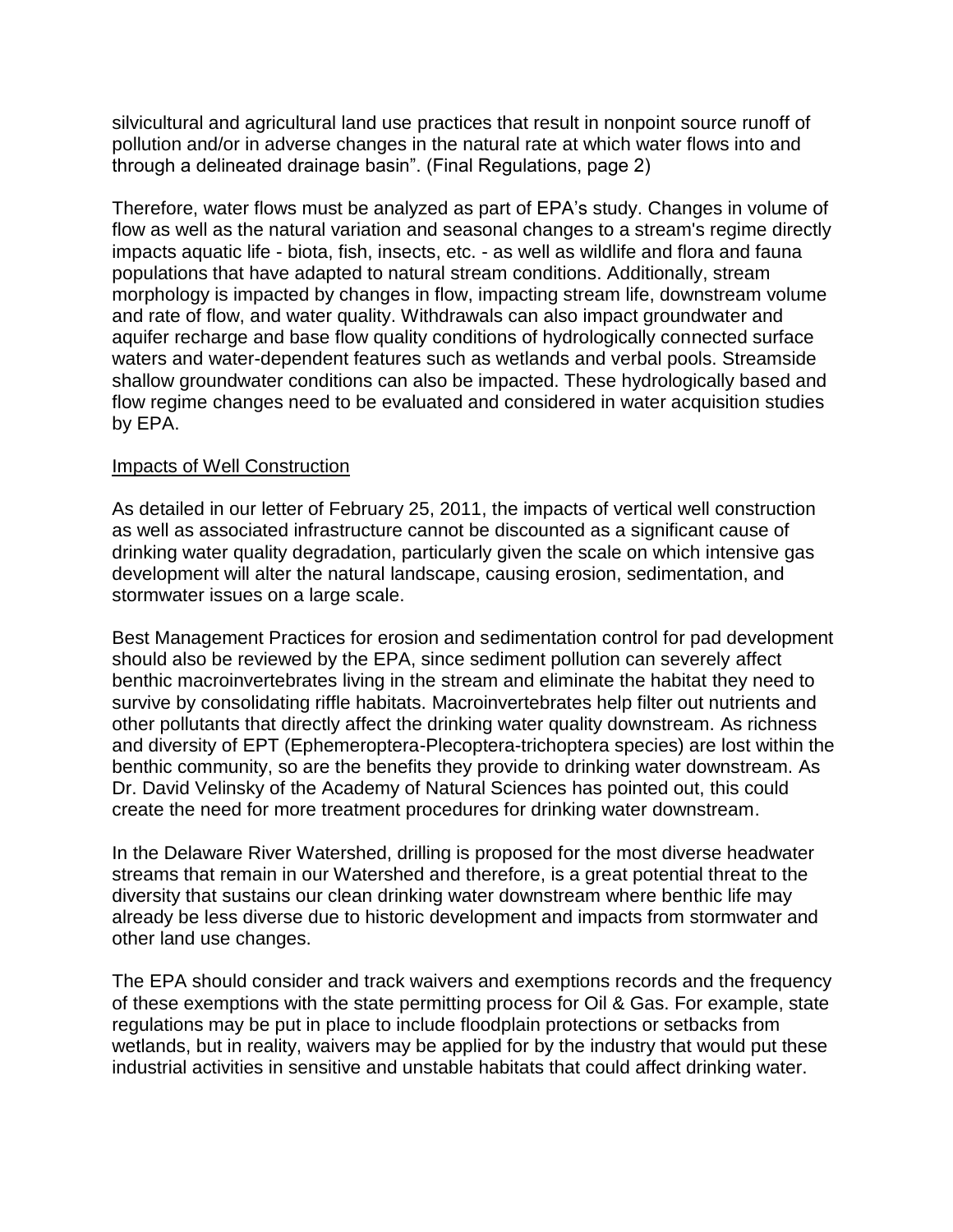## Chemical Mixing

EPA appropriately proposes to study the hazards of various materials used, or potentially used, in hydraulic fracturing projects. EPA should expand this study to evaluate the full life cycle of water used at a well: drilling fluids, completion and fracturing fluids, and produced waters. Water used in each step of the process typically contains different added and naturally occurring water pollutants. EPA should attempt to understand the nature of how each fluid changes composition in use. This study would allow EPA to develop or optimize test methods to detect trace concentrations of potentially toxic or other pollutants in these streams. Current SW-846 analytical data may not provide the requisite sensitivity to detect materials known or suspected to be in fracturing or produced water. Matrix interferences from the clays typically found in drilling mud may complicate evaluate of toxic materials in drilling muds.

EPA should consider both acute and chronic risks in each class of aqueous streams generated during well drilling and production. Some of the materials identified in various water studies, including n-hexane, tetracholoroethylene, and naturally occurring radioactive materials (NORM) can exhibit toxic effects at very dilute concentrations. EPA should perform comprehensive analytical evaluations in several samples of produced and generated fluids, using the most sensitive analytical methods available, to determine what trace constituents may cause human health or other pollution harms.

EPA should then take this data and evaluate treatability of all constituents known or suspected to be contained in these fluids. Where current data exists, EPA could rely on such data. However, in some cases trade secret or other trace compounds could cause substantial potable water supply risks should they reach drinking water or surface water supplies.

In this proposed study area, EPA is missing a major opportunity to evaluate the actual need to use many very toxic materials in fracturing water. Some constituents are not expressly needed in this service. Operators, if requested, should be able to identify a variety of less toxic alternatives to the current additives practices.

EPA appropriately proposes to study spills that potentially impact drinking water quality. EPA should also collect data on well construction issues that negatively affect drinking water supplies. EPA should also identify and track best management practices (BMPs) used by drillers and fracturing contractors to determine if truly best practices are routinely being followed. Following existing state law may or may not adequately protect water supplies.

EPA should further evaluate flowback and produced water chemistry to determine if the dissolved materials in such water significantly change based on when the water is produced. Similarly, EPA should consider how to discern what constituents in produced water occur from surface activities, and which constituents naturally occur in-situ. EPA should also integrate information from wellbore and fracturing failure into this study. The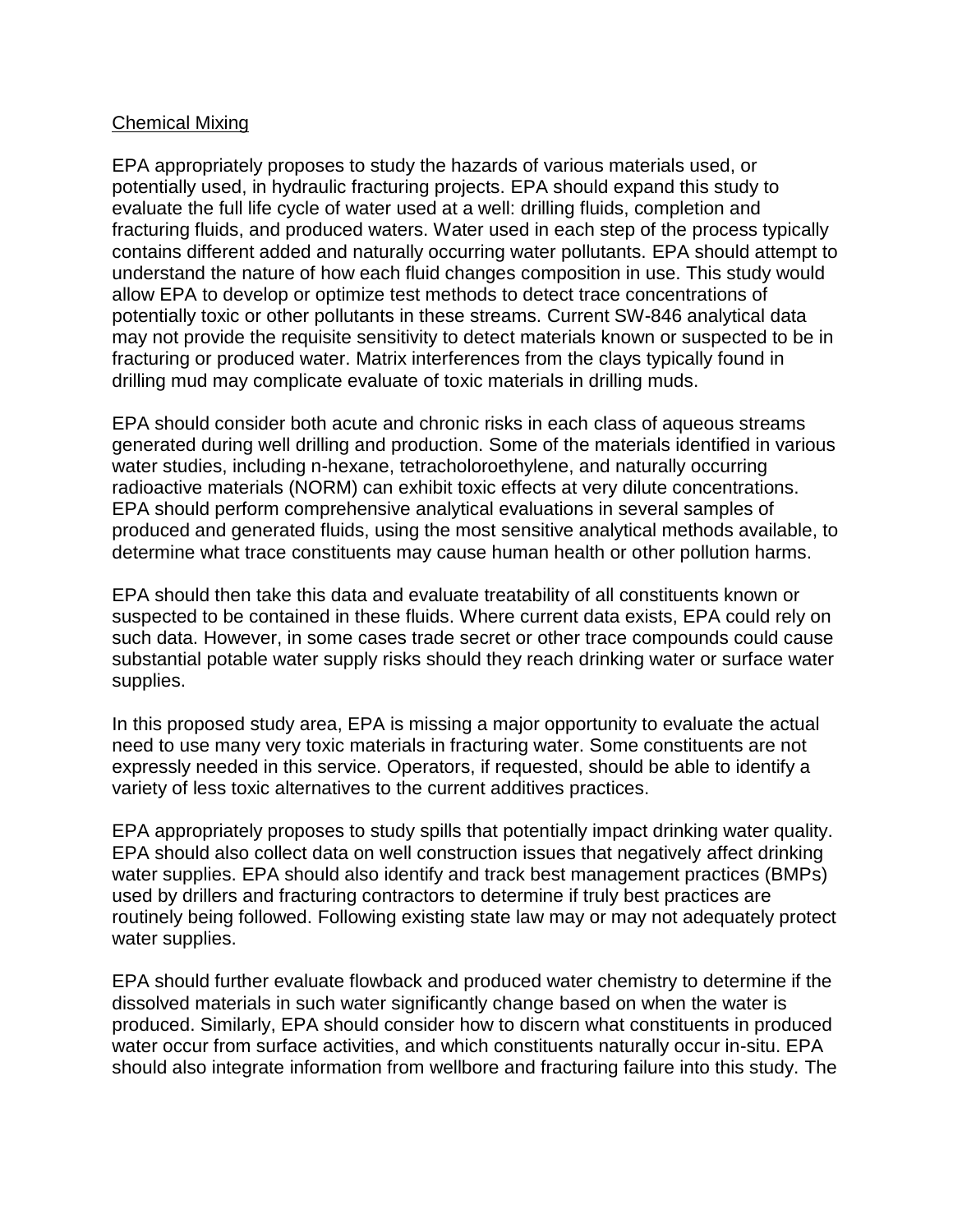fate and transport of produced water, especially relating to wellbore or formation failure, will provide EPA with critical insight concerning future regulation of this industry.

As stated in our letter of February 25, 2011, EPA's study must also take into account chemicals that are neither naturally occurring nor used in the drilling or fracturing processes but that are created via interactions with these two classes of substances. We point to the example of 4 Nitroquinoline 1-oxide (4NQO), a powerful carcinogen that has been identified in wastewater produced by natural gas drilling. This chemical compound is not a drilling or hydraulic fracturing additive and it is also not found naturally in the geologic formations that produce flowback water during the stimulation process. Apparently, it is formed through interaction of the chemicals that are present in these fluids. This is one example, but there are potentially more such compounds that should be identified and addressed through EPA' study.

## Injection

The proposed work plan will identify critical issues associated with fluid injection during fracturing operations. The proposed well failure analysis for known well failures will assist EPA in future rulemaking efforts. However, EPA should also study a control group of wells not believed to have failed to establish both if these wells exhibit adequate structural integrity and to provide as a control basis for the failed well study. The differences between a failed cement job and a successful well job can be subtle, which may only be determined by conducting cement bond logs on failed and control wells. For example, if the surface casing is offset in the wellbore by an inch or less, the cement fastening the surface casing into the wellbore may not adequately isolate potable water supply from fracturing fluids used during well completion. EPA should use statistical control methods to inform this analysis.

EPA should also review other pathways that may cause groundwater contamination. For instance, if a service company overpressures a formation during the fracturing process, the fracture may propagate beyond the design fracture location. EPA should study overfracturing and determine if overfracturing may affect overburden formations, up to and including potable water bearing formations. EPA should also review any relationship between high fracturing pressure and cement stability. EPA should review the cement strength used for surface casing cementing and final production casing cement projects, to determine if the junction between the surface casing and the production casing may be a cause of potential well failure. If fracture injection pressures exceed the maximum compression pressure that the cement may withstand, the cement, properly placed into a well, could still fail.

EPA should also review the presence or absence of coal seams or other soft formations that may occur near potable water formations and/or near the bottom of the surface casing. Soft formations like coal seams may be more difficult to seal during cementing operations than typical sandstones, limestones, and shales. EPA should also review other potential causes of formation breach, such as abandoned or plugged wells or other wells within one to two miles of locations where potable water supplies may have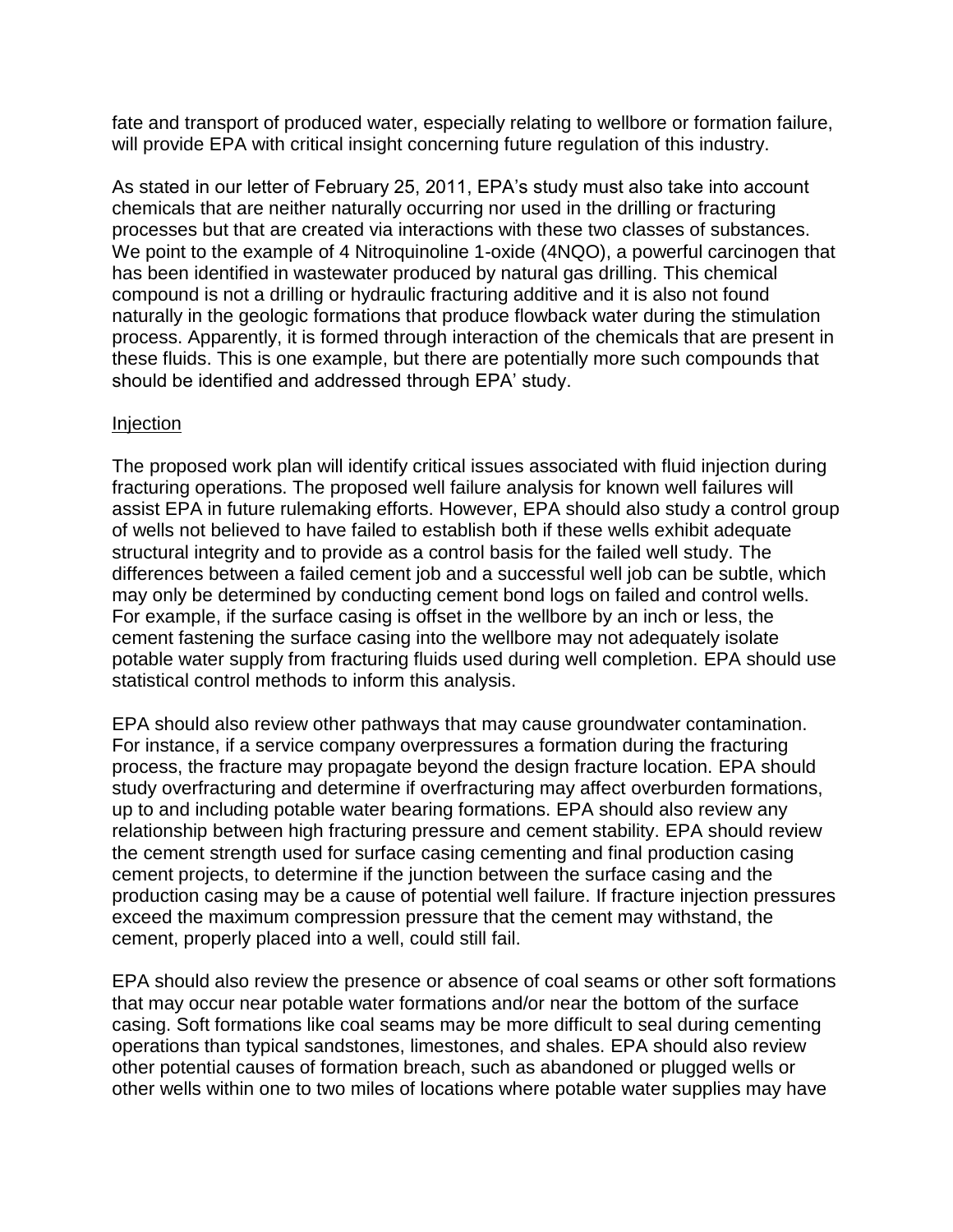been compromised. By conducting a comprehensive review of causes of potential drinking water contamination, EPA can advance the understanding of how shale gas drilling relates to groundwater contamination.

In reviewing mechanical integrity, EPA should review all downhole equipment, including casing materials of construction, any plugs used during drilling and casing installation, and any other downhole equipment. EPA should also review how various permitting authorities authorizing drilling determine the lowest potable water bearing formation to validate that current surface casing practices are designed to protect all potable groundwater resources.

EPA appropriately identifies degradation products of fracturing fluid components as a study goal. EPA also appropriately proposes to study the water contaminants carried out of the fractured formation during fracturing. EPA also proposes to begin the study of trace water contaminants in fracture water. However, EPA should review the ability of the current wastewater analytical methods to detect trace amounts of potentially toxic fracturing additives and in-situ contributors to fracturing water contamination. Method development takes significant planning and design time, and EPA should identify method development needs as soon as possible. The sooner EPA evaluates the toxicity of naturally occurring and fracturing additive water contaminants, the more valuable EPA's work will become.

## Flowback

EPA appropriately proposes to review spill and pit leakage contributions to water contamination issues associated with hydraulic fracturing. EPA should review all available hydraulic fracturing models, well logs, and seismic data to determine where conduits between well fluids and groundwater resources may exist.

EPA should also evaluate water quality data from direct discharges and from indirect dischargers who route flowback to wastewater treatment facilities. The existence of treatment facilities may not indicate adequate wastewater treatment. Treatability is a critical element of mitigating pollution from flowback waters, especially in areas where operators rely on wastewater treatment plants not necessarily designed to manage these industrial wastewater streams. To better understand this issue, EPA should collect and analyze information concerning how flowback waters may be treated, and how much of the many pollutants are actually removed by wastewater treatment plants currently used to treat flowback water.

EPA has also conducted research that shows that aquatic invertebrates such as mayflies, for example, appear very susceptible to increased total dissolved solids. If gas drilling flowback water reaches streams through accidents and spills, large die offs of benthic macroinvertebrates could occur (US EPA Region 3 Freshwater Biology Team). Even in the absence of other stressors (pH, organic enrichment, habitat quality, metals) TDS/conductivity significantly explains impairment of aquatic life use. As stated above, the impairment of healthy ecosystems with flourishing aquatic invertebrate communities